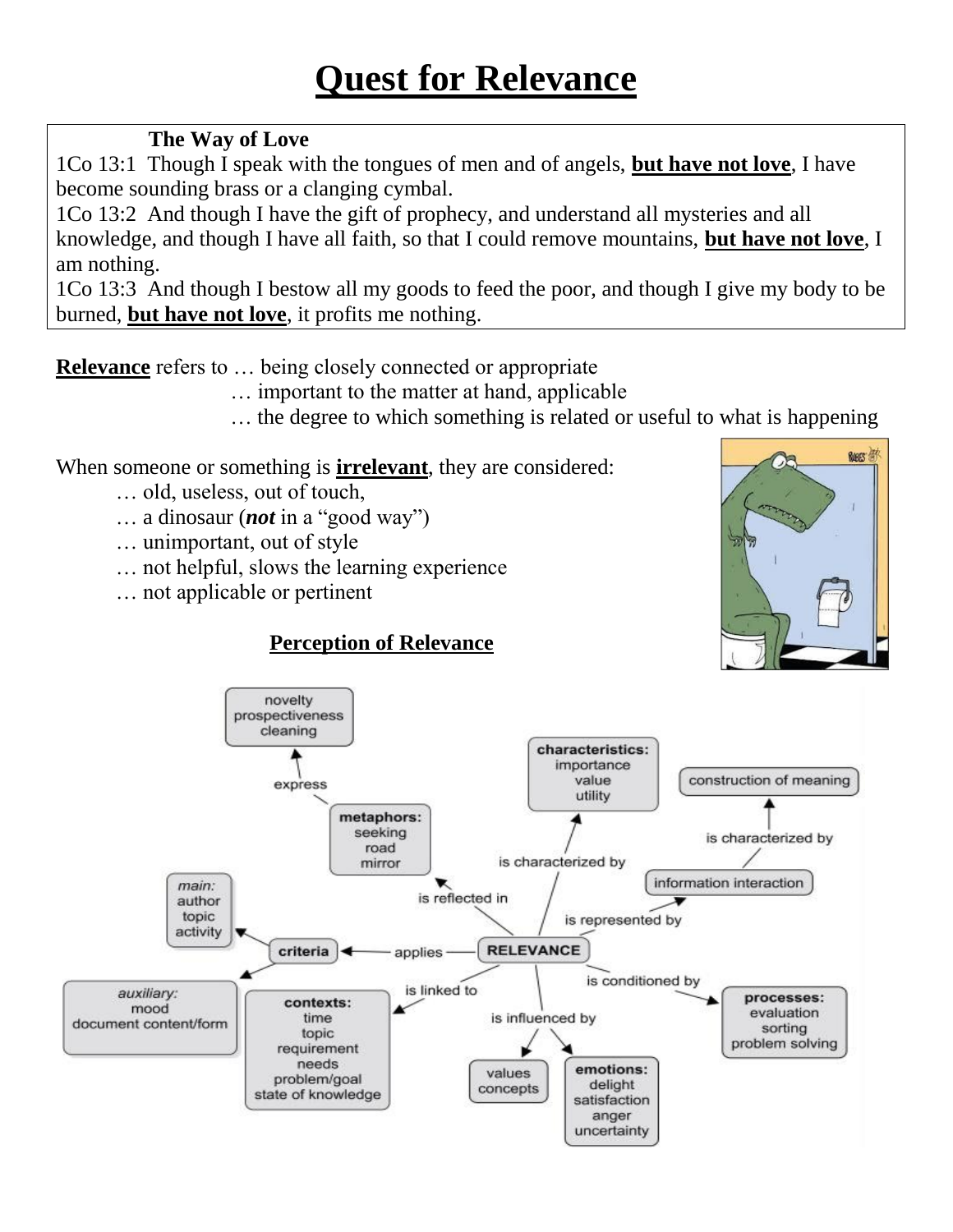#### **CSFactor # 3 … yet -- Internal Challenge #3 – Growing Weakness – Relevant** *& Rooted*



1Co 9:19 For though I am free from all *men,* I have made myself a servant to all, that I might win the more;

1Co 9:20 and to the Jews I became as a Jew, that I might win Jews; to those *who are* under the law, as under the law, that I might win those *who are* under the law;

1Co 9:21 to those *who are* without law, as without law (not being without law toward God, but under law toward Christ), that I might win those *who are* without law;

1Co 9:22 to the weak I became as weak, that I might win the weak. I have become all things to all *men,* that I might by all means save some.

**Col 4:5** Walk in wisdom toward those *who are* outside, redeeming the time.

**Col 4:5 (NIV)** Be wise in the way you act toward outsiders; make the most of every opportunity.

Php 3:20 But our citizenship is in heaven. And we eagerly await a Savior from there, the Lord Jesus Christ

Tit 3:9 But avoid foolish controversies and genealogies and arguments and quarrels about the law, because these are unprofitable and useless.

Tit 3:10 Warn a divisive person once, and then warn them a second time. After that, have nothing to do with them.

Tit 3:11 You may be sure that such people are warped and sinful; they are self-condemned.

```
Mat 24:45 "Who then is a faithful and wise 
servant, whom his master made ruler over his 
household, to give them food in due 
season?
```
Josh  $1:7$  Only be strong and very courageous, that you may observe to do according to all the law which Moses My servant commanded you; do not turn from it



to the right hand or to the left, that you may prosper wherever you go.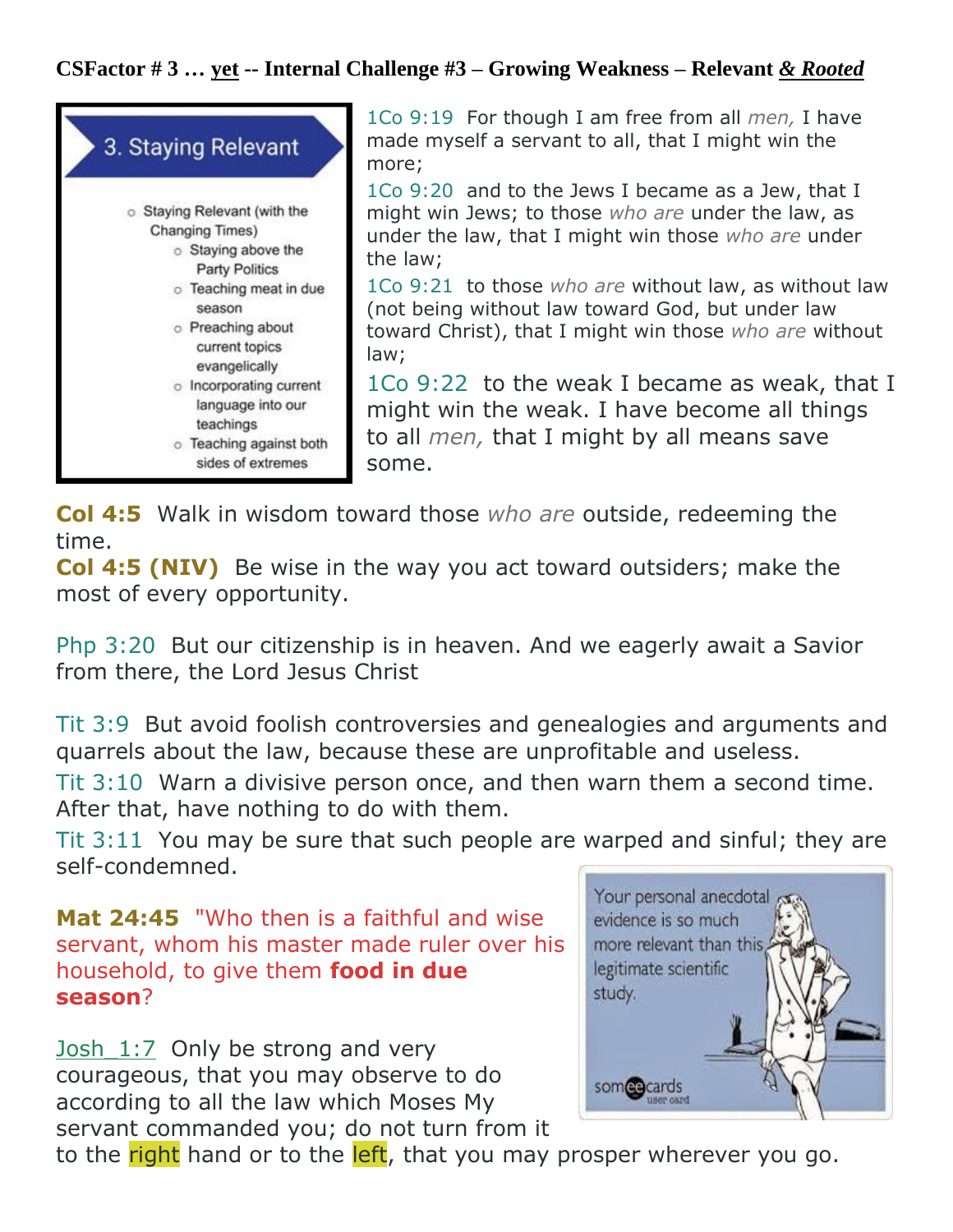**2Ti 3:1** But mark this: There will be terrible times in the last days.

2Ti 3:2 People will be lovers of themselves, lovers of money, boastful, proud, abusive, disobedient to their parents, ungrateful, unholy,

2Ti 3:3 without love, unforgiving, slanderous, without self-control, brutal, not lovers of the good,

2Ti 3:4 treacherous, rash, conceited, lovers of pleasure rather than lovers of God--

2Ti 3:5 having a form of godliness but denying its power. **Have nothing to do with such people.**

 $\ldots$  Wow  $\ldots$  It doesn't say "go & evangelize" into the hostle (Antifa) mob

2Pe 3:17 (CEV) My dear friends, you have been warned ahead of time! So don't let the errors of evil people lead you down the wrong path and make you lose your balance.

**2Pe 3:17 (GW)** Dear friends, you already know these things. So be on your guard not to be carried away by the **deception of people who have no principles**. Then you won't fall from your firm position.

| CSF #3 - Staying Relevant -- Gap Score = $3$                                                                                                                                                                                                    |     |         |               |
|-------------------------------------------------------------------------------------------------------------------------------------------------------------------------------------------------------------------------------------------------|-----|---------|---------------|
| Objective: To continue to address current affairs in Bible Studies and sermons                                                                                                                                                                  |     |         |               |
| <b>Thoughts influencing the Gap Score:</b>                                                                                                                                                                                                      |     |         |               |
| - Canadian Ministry made this a 2019 objective & the Ottawa congregation strongly<br>supports messages covering these themes                                                                                                                    |     |         |               |
| - Some have subscribed to the Epoch Times                                                                                                                                                                                                       |     |         |               |
| - David Townson send emails to a group to alert to Economic & Social issues occuring<br>around the world                                                                                                                                        |     |         |               |
| - Congregation is united in believing dangers of Islam, progressivism, modern culture, etc.                                                                                                                                                     |     |         |               |
| - Several Ottawa members participate in the Current Affairs "Slack Channel"                                                                                                                                                                     |     |         |               |
| - Ottawa is participating in new CGI Hymnal project (which is favoring "traditional older<br>hymns") -- but we continue to add modern praise music in support of youth & variety                                                                |     |         |               |
| - NOTE: A strong plea was made to say that 25 brethren meeting weekly in a small<br>room is (by definition) "NOT relevant" in a city of 1.25 Million. This point is not adressing<br>our objective listed above but is worthwhile to be stated. |     |         |               |
| <b>Task</b>                                                                                                                                                                                                                                     | Who | by When | <b>Status</b> |
|                                                                                                                                                                                                                                                 |     |         |               |
|                                                                                                                                                                                                                                                 |     |         |               |
|                                                                                                                                                                                                                                                 |     |         |               |
|                                                                                                                                                                                                                                                 |     |         |               |
|                                                                                                                                                                                                                                                 |     |         |               |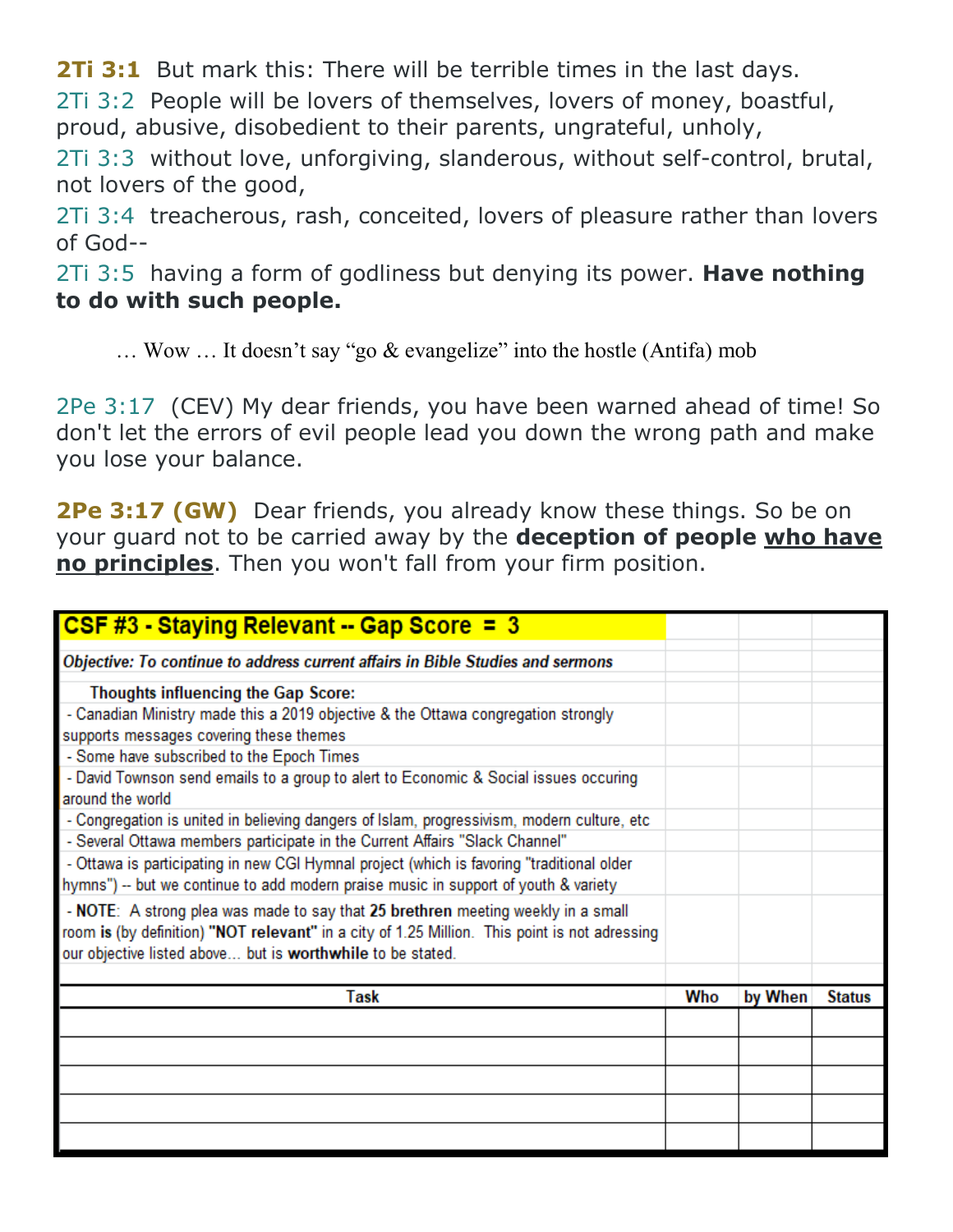**People** …need to stay **relevant**…

- As employees
- As parents
- As Christians

**Churches** … need to stay **relevant** …

- Topics taught
- Social issues
- Music
- Charitable serving
- Serving the age demographics



Ways to be **relevant** in our beliefs?

- Feed "topic ideas" to AOG speakers & local speakers (eg in the ThankYou Cards!)
- WATCH AOG episodes—so we can direct people to our premiere evangelism
- With youth Bible Studies… listen to questions & customize lessons to answer
- With friends & your children Ask them why they believe? … eg in Climate change or God's existence & then customize some solid facts to answer their objections
- Share (eg on Slack) some great "current events" info ... and provide a few key points so people don't need the 90 minute video – they can benefit / be equipped without it

## *Are we here to Play church? … Judgment is REAL (for good and evil)*

Rev 21:7-8 Everyone who **wins the victory** will inherit these things. I will be their God, and they will be my children. **But** cowardly, unfaithful, and detestable people, murderers, sexual sinners, sorcerers, idolaters, and all liars will find themselves in the fiery lake of burning sulfur. This is the second death."

------------------------------------------------------------------------------------------------------------------------------------------------------------------------------------------------------------------------------------------------------ Act 17:6 But when they did not find them, they dragged Jason and some brethren to the rulers of the city, crying out, "These who have turned the world upside down have come here too.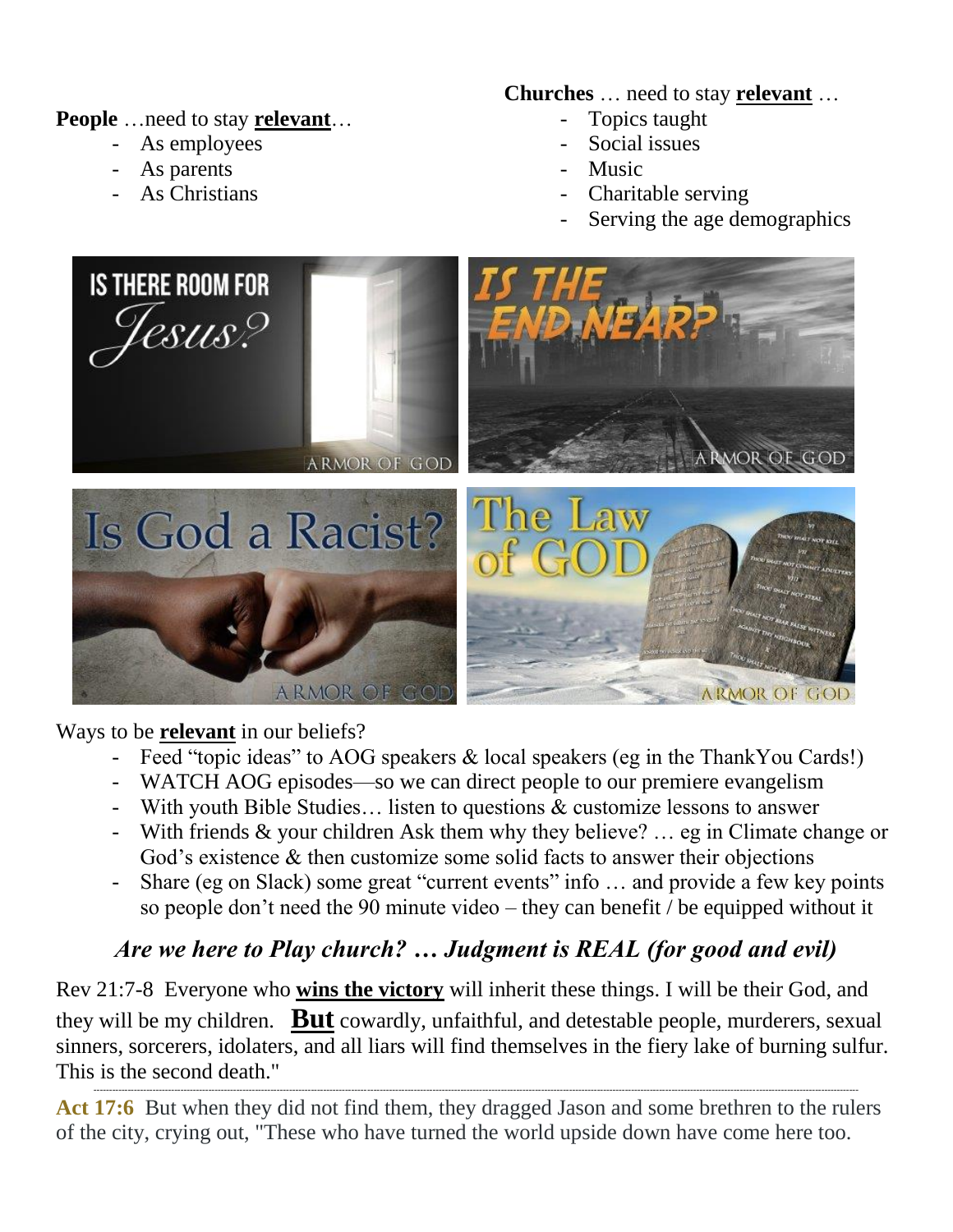CgiCanada – Mission - *To preach the good news of the Kingdom to all peoples, primarily within Canada, as a witness and a warning; and to nurture and prepare disciples to reign with Jesus Christ.*

CgiCanada – Vision – *By 2025, we will have a reputation for being a healthy Church of God organization - with a ministry that is respected and easy to approach due to our servant leadership culture and our ability to effectively proclaim and teach the Word of God.*

## CgiCanada – Core Values –

 *"I foresee" (I4C)*

- ❏ *Integrity* Rom 12:9; Jos 24:14
- ❏ *Courage* Prov 28:1
- ❏ *Care* Eph 4:32
- ❏ *Courtesy* Gal 5:13-14
- ❏ *Consideration* Heb 10:24

| Values to Light Your Way |  |  |
|--------------------------|--|--|

| Accuracy Compassion Friendship Loyalty |            |                   |                |
|----------------------------------------|------------|-------------------|----------------|
| Achievement Courage                    |            | Happiness Passion |                |
| Adventure Creativity                   |            | Harmony Power     |                |
| Authenticity Discipline                |            | Health            | Security       |
| Balance                                | Excellence | Humor             | Stability      |
| Bravery                                | Ethics     | Integrity         | Time           |
| Collaboration Faith                    |            | Justice           | Transformation |
| Connection Freedom                     |            | Learning          | Wealth         |
|                                        |            |                   |                |

## CgiCanada – 5 yr Objective 1 – **To help God's people**:

- a. Walk worthy of our vocation;
- b. Maintain humility while forbearing one another in charity;
- c. Keep the unity of the Spirit in the bond of peace;
- d. Discover, develop & use their gifts towards being active members of the body of Christ

**Eph. 4.1-3** I therefore, the prisoner of the Lord, beseech you that ye walk worthy of the vocation wherewith ye are called,With all lowliness and meekness, with longsuffering, forbearing one another in love; Endeavouring to keep the unity of the Spirit in the bond of peace."

# CgiCanada – 5 yr Objective 2 - **To have an evangelism program**

- a. That is robust and uncompromising in its Biblical content and ability to address current affairs; and
- b. That leverages technology and word of mouth.

#### CgiCanada – 3 External Forces Against us – 1. Political Winds 2. Moral Redefinition 3.Social Unrest

CgiCanada – 3 Internal Forces Against us –

1. Division 2. Disrespect 3. Growing weakness

## CgiCanada – 7 Critical Success Factors –

- 1. Personal Health 2. Healthy Congregations
- **3. Staying Relevant** 4. Biblical Fluency
- 5. Lead By Example 6. Communication
- 7. Spiritual Well-Being